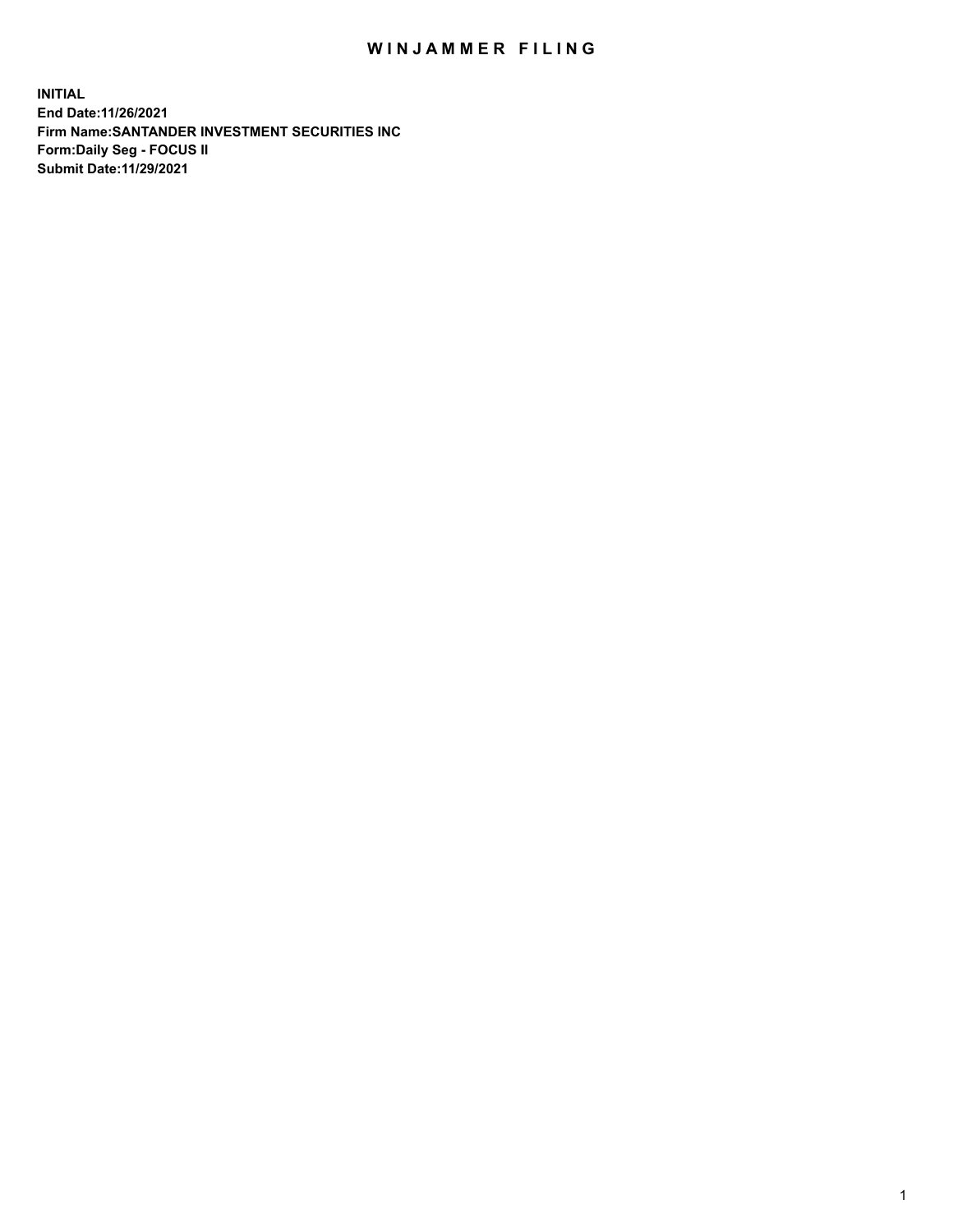**INITIAL End Date:11/26/2021 Firm Name:SANTANDER INVESTMENT SECURITIES INC Form:Daily Seg - FOCUS II Submit Date:11/29/2021 Daily Segregation - Cover Page**

| $-0.9$                                                                            |                                                      |
|-----------------------------------------------------------------------------------|------------------------------------------------------|
| Name of Company                                                                   | <b>SANTANDER INVESTMENT</b><br><b>SECURITIES INC</b> |
| <b>Contact Name</b>                                                               | <b>Richard Ro</b>                                    |
| <b>Contact Phone Number</b>                                                       | (212) 350-3662                                       |
| <b>Contact Email Address</b>                                                      | richard.ro@santander.us                              |
| FCM's Customer Segregated Funds Residual Interest Target (choose one):            |                                                      |
| a. Minimum dollar amount: ; or                                                    | <u>70,000,000</u>                                    |
| b. Minimum percentage of customer segregated funds required:% ; or                | <u>0</u>                                             |
| c. Dollar amount range between: and; or                                           | 00                                                   |
| d. Percentage range of customer segregated funds required between:% and%.         | 0 <sub>0</sub>                                       |
| FCM's Customer Secured Amount Funds Residual Interest Target (choose one):        |                                                      |
| a. Minimum dollar amount: ; or                                                    | $\frac{0}{0}$                                        |
| b. Minimum percentage of customer secured funds required:%; or                    |                                                      |
| c. Dollar amount range between: and; or                                           | 0 <sub>0</sub>                                       |
| d. Percentage range of customer secured funds required between:% and%.            | 0 <sub>0</sub>                                       |
| FCM's Cleared Swaps Customer Collateral Residual Interest Target (choose one):    |                                                      |
| a. Minimum dollar amount: ; or                                                    | $\frac{0}{0}$                                        |
| b. Minimum percentage of cleared swaps customer collateral required:% ; or        |                                                      |
| c. Dollar amount range between: and; or                                           | 00                                                   |
| d. Percentage range of cleared swaps customer collateral required between:% and%. | 00                                                   |

Attach supporting documents CH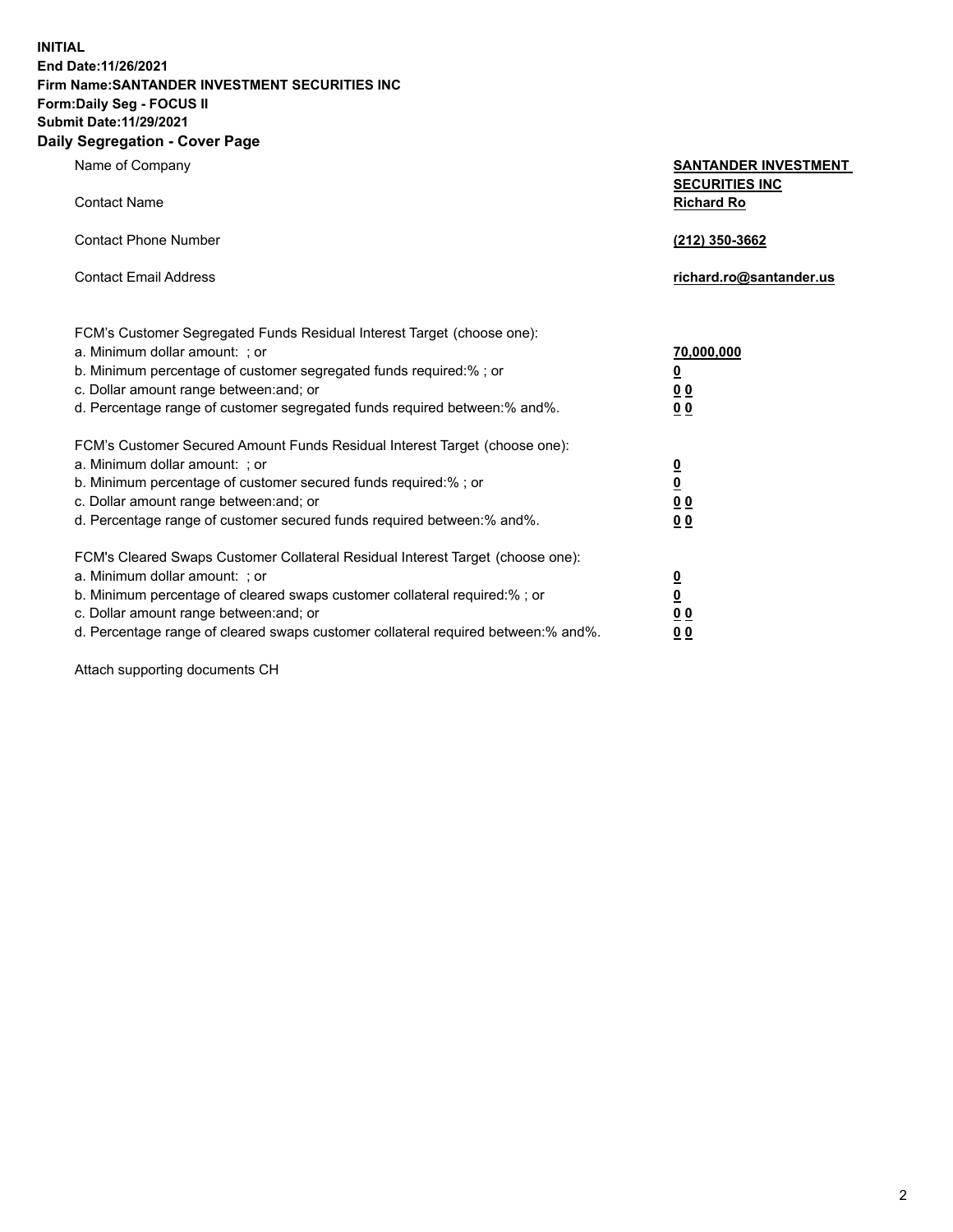## **INITIAL End Date:11/26/2021 Firm Name:SANTANDER INVESTMENT SECURITIES INC Form:Daily Seg - FOCUS II Submit Date:11/29/2021 Daily Segregation - Secured Amounts**

|     | Foreign Futures and Foreign Options Secured Amounts                                         |                   |
|-----|---------------------------------------------------------------------------------------------|-------------------|
|     | Amount required to be set aside pursuant to law, rule or regulation of a foreign            | $0$ [7305]        |
|     | government or a rule of a self-regulatory organization authorized thereunder                |                   |
| 1.  | Net ledger balance - Foreign Futures and Foreign Option Trading - All Customers             |                   |
|     | A. Cash                                                                                     | $0$ [7315]        |
|     | B. Securities (at market)                                                                   | $0$ [7317]        |
| 2.  | Net unrealized profit (loss) in open futures contracts traded on a foreign board of trade   | $0$ [7325]        |
| 3.  | Exchange traded options                                                                     |                   |
|     | a. Market value of open option contracts purchased on a foreign board of trade              | $0$ [7335]        |
|     | b. Market value of open contracts granted (sold) on a foreign board of trade                | $0$ [7337]        |
| 4.  | Net equity (deficit) (add lines 1. 2. and 3.)                                               | $0$ [7345]        |
| 5.  | Account liquidating to a deficit and account with a debit balances - gross amount           | $0$ [7351]        |
|     | Less: amount offset by customer owned securities                                            | 0 [7352] 0 [7354] |
| 6.  | Amount required to be set aside as the secured amount - Net Liquidating Equity              | $0$ [7355]        |
|     | Method (add lines 4 and 5)                                                                  |                   |
| 7.  | Greater of amount required to be set aside pursuant to foreign jurisdiction (above) or line | $0$ [7360]        |
|     | 6.                                                                                          |                   |
|     | FUNDS DEPOSITED IN SEPARATE REGULATION 30.7 ACCOUNTS                                        |                   |
| 1.  | Cash in banks                                                                               |                   |
|     | A. Banks located in the United States                                                       | $0$ [7500]        |
|     | B. Other banks qualified under Regulation 30.7                                              | 0 [7520] 0 [7530] |
| 2.  | Securities                                                                                  |                   |
|     | A. In safekeeping with banks located in the United States                                   | $0$ [7540]        |
|     | B. In safekeeping with other banks qualified under Regulation 30.7                          | 0 [7560] 0 [7570] |
| 3.  | Equities with registered futures commission merchants                                       |                   |
|     | A. Cash                                                                                     | $0$ [7580]        |
|     | <b>B.</b> Securities                                                                        | $0$ [7590]        |
|     | C. Unrealized gain (loss) on open futures contracts                                         | $0$ [7600]        |
|     | D. Value of long option contracts                                                           | $0$ [7610]        |
|     | E. Value of short option contracts                                                          | 0 [7615] 0 [7620] |
| 4.  | Amounts held by clearing organizations of foreign boards of trade                           |                   |
|     | A. Cash                                                                                     | $0$ [7640]        |
|     | <b>B.</b> Securities                                                                        | $0$ [7650]        |
|     | C. Amount due to (from) clearing organization - daily variation                             | $0$ [7660]        |
|     | D. Value of long option contracts                                                           | $0$ [7670]        |
|     | E. Value of short option contracts                                                          | 0 [7675] 0 [7680] |
| 5.  | Amounts held by members of foreign boards of trade                                          |                   |
|     | A. Cash                                                                                     | $0$ [7700]        |
|     | <b>B.</b> Securities                                                                        | $0$ [7710]        |
|     | C. Unrealized gain (loss) on open futures contracts                                         | $0$ [7720]        |
|     | D. Value of long option contracts                                                           | $0$ [7730]        |
|     | E. Value of short option contracts                                                          | 0 [7735] 0 [7740] |
| 6.  | Amounts with other depositories designated by a foreign board of trade                      | $0$ [7760]        |
| 7.  | Segregated funds on hand                                                                    | $0$ [7765]        |
| 8.  | Total funds in separate section 30.7 accounts                                               | 0 [7770]          |
| 9.  | Excess (deficiency) Set Aside for Secured Amount (subtract line 7 Secured Statement         | $0$ [7380]        |
|     | Page 1 from Line 8)                                                                         |                   |
| 10. | Management Target Amount for Excess funds in separate section 30.7 accounts                 | $0$ [7780]        |
| 11. | Excess (deficiency) funds in separate 30.7 accounts over (under) Management Target          | $0$ [7785]        |
|     |                                                                                             |                   |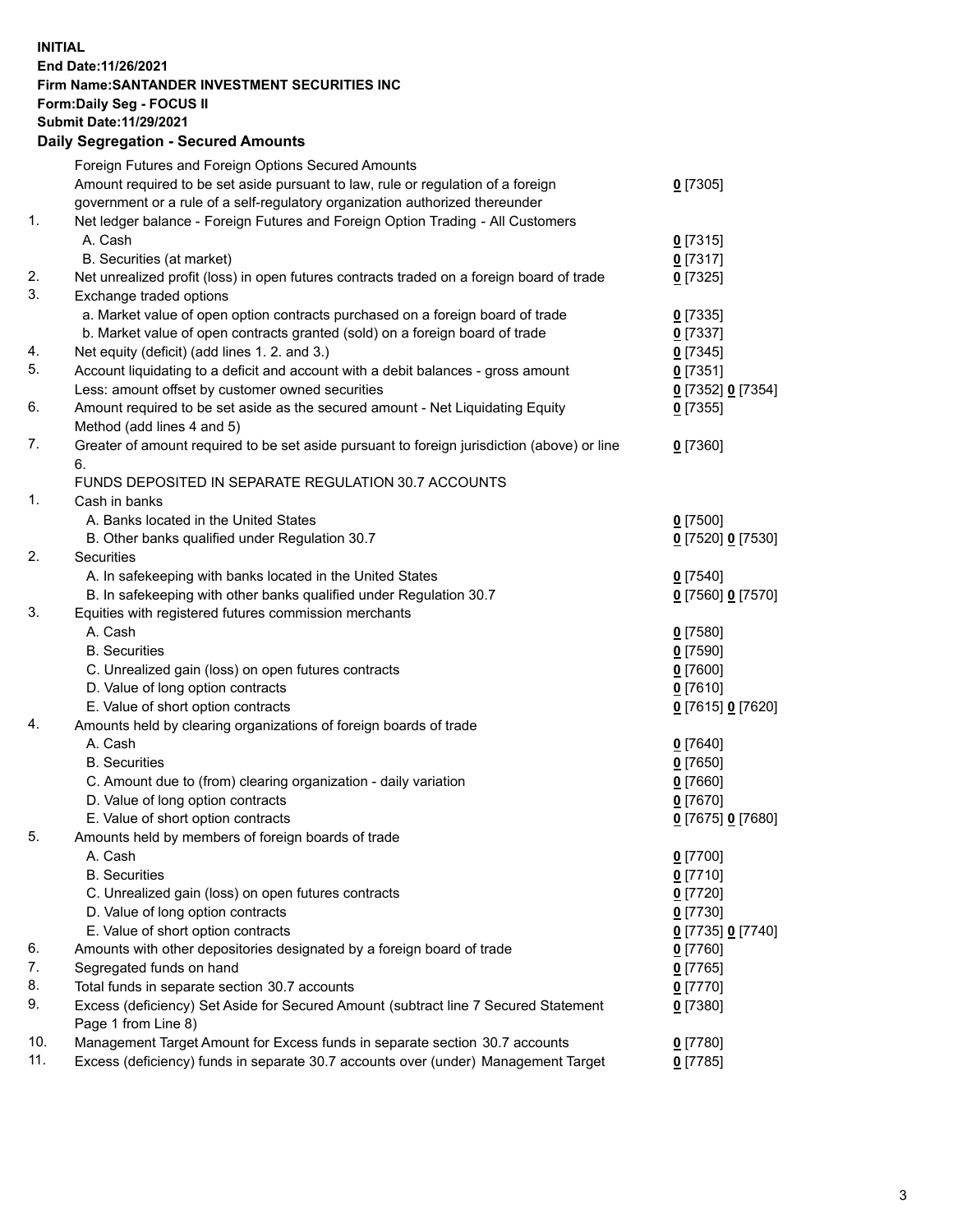| <b>INITIAL</b> |                                                                                     |                      |
|----------------|-------------------------------------------------------------------------------------|----------------------|
|                | End Date: 11/26/2021                                                                |                      |
|                | Firm Name: SANTANDER INVESTMENT SECURITIES INC                                      |                      |
|                | Form: Daily Seg - FOCUS II                                                          |                      |
|                | Submit Date: 11/29/2021                                                             |                      |
|                | Daily Segregation - Segregation Statement                                           |                      |
|                | SEGREGATION REQUIREMENTS(Section 4d(2) of the CEAct)                                |                      |
| 1.             | Net ledger balance                                                                  |                      |
|                | A. Cash                                                                             | 2,451,870,654 [7010] |
|                | B. Securities (at market)                                                           | $0$ [7020]           |
| 2.             | Net unrealized profit (loss) in open futures contracts traded on a contract market  | 465,251,950 [7030]   |
| 3.             | Exchange traded options                                                             |                      |
|                | A. Add market value of open option contracts purchased on a contract market         | 50,145,425 [7032]    |
|                | B. Deduct market value of open option contracts granted (sold) on a contract market | 40,976,123 [7033]    |
| 4.             | Net equity (deficit) (add lines 1, 2 and 3)                                         | 1,995,788,006 [7040] |
| 5.             | Accounts liquidating to a deficit and accounts with                                 |                      |
|                | debit balances - gross amount                                                       | $0$ [7045]           |
|                | Less: amount offset by customer securities                                          | 0 [7047] 0 [7050]    |
| 6.             | Amount required to be segregated (add lines 4 and 5)                                | 1,995,788,006 [7060] |
|                | FUNDS IN SEGREGATED ACCOUNTS                                                        |                      |
| 7.             | Deposited in segregated funds bank accounts                                         |                      |
|                | A. Cash                                                                             | 171,052,583 [7070]   |
|                | B. Securities representing investments of customers' funds (at market)              | $0$ [7080]           |
|                | C. Securities held for particular customers or option customers in lieu of cash (at | $0$ [7090]           |
|                | market)                                                                             |                      |
| 8.             | Margins on deposit with derivatives clearing organizations of contract markets      |                      |
|                | A. Cash                                                                             | 1,885,392,313 [7100] |
|                | B. Securities representing investments of customers' funds (at market)              | $0$ [7110]           |
|                | C. Securities held for particular customers or option customers in lieu of cash (at | $0$ [7120]           |
|                | market)                                                                             |                      |
| 9.             | Net settlement from (to) derivatives clearing organizations of contract markets     | 2,356,523 [7130]     |
| 10.            | Exchange traded options                                                             |                      |
|                | A. Value of open long option contracts                                              | 50,145,425 [7132]    |
|                | B. Value of open short option contracts                                             | -40,976,123 [7133]   |
| 11.            | Net equities with other FCMs                                                        |                      |
|                | A. Net liquidating equity                                                           | $0$ [7140]           |
|                | B. Securities representing investments of customers' funds (at market)              | $0$ [7160]           |
|                | C. Securities held for particular customers or option customers in lieu of cash (at | $0$ [7170]           |
|                | market)                                                                             |                      |
| 12.            | Segregated funds on hand                                                            | $0$ [7150]           |
| 13.            | Total amount in segregation (add lines 7 through 12)                                | 2,067,970,721 [7180] |
| 14.            | Excess (deficiency) funds in segregation (subtract line 6 from line 13)             | 72,182,715 [7190]    |
| 15.            | Management Target Amount for Excess funds in segregation                            | 70,000,000 [7194]    |
| 16.            | Excess (deficiency) funds in segregation over (under) Management Target Amount      | 2,182,715 [7198]     |
|                | <b>Excess</b>                                                                       |                      |